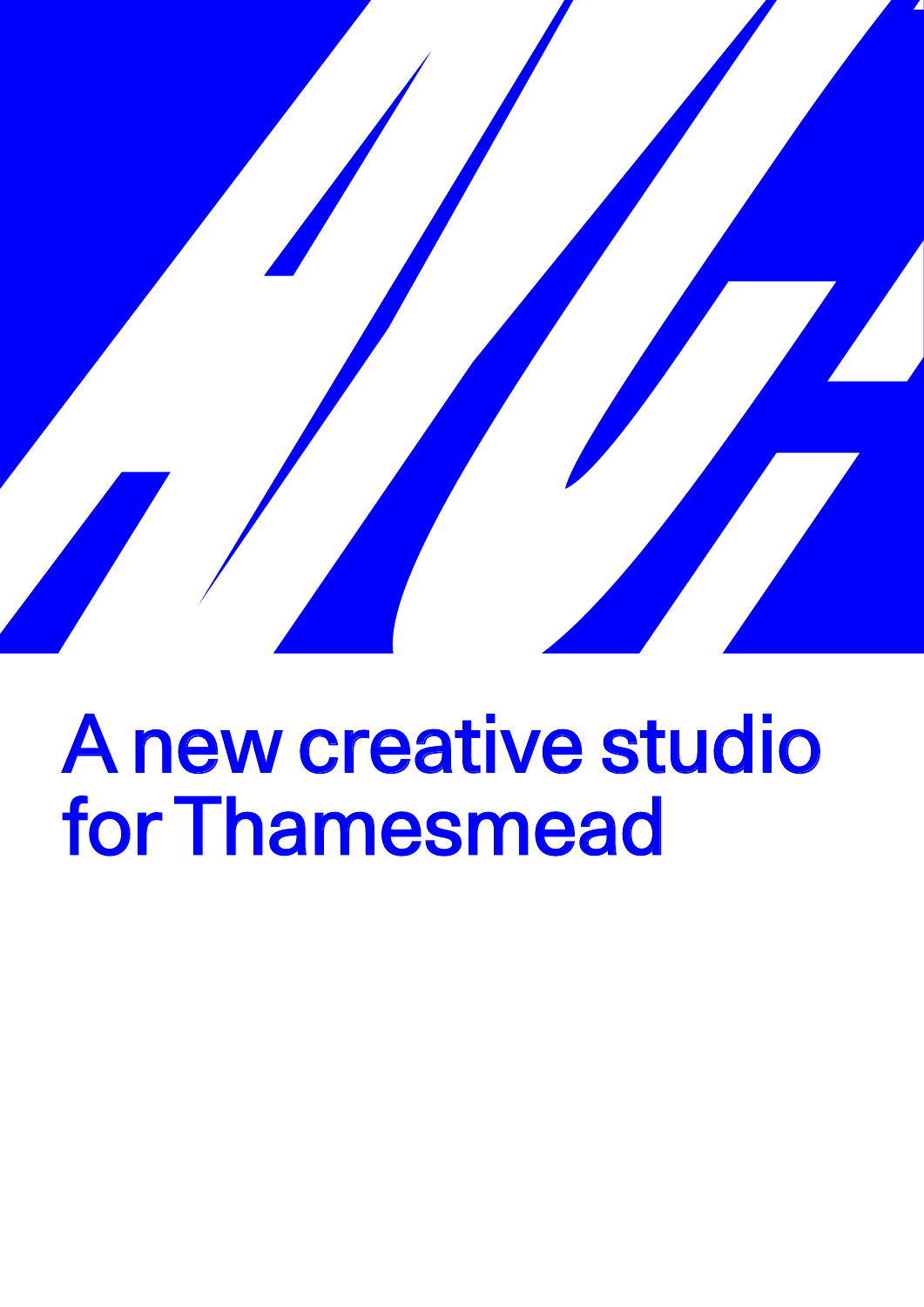# Contents:

 About the opportunity & The programme / 3

 Skills and passions, The small print & The criteria / 4

The application requirements / 5

 The Timeline & FAQ's / 6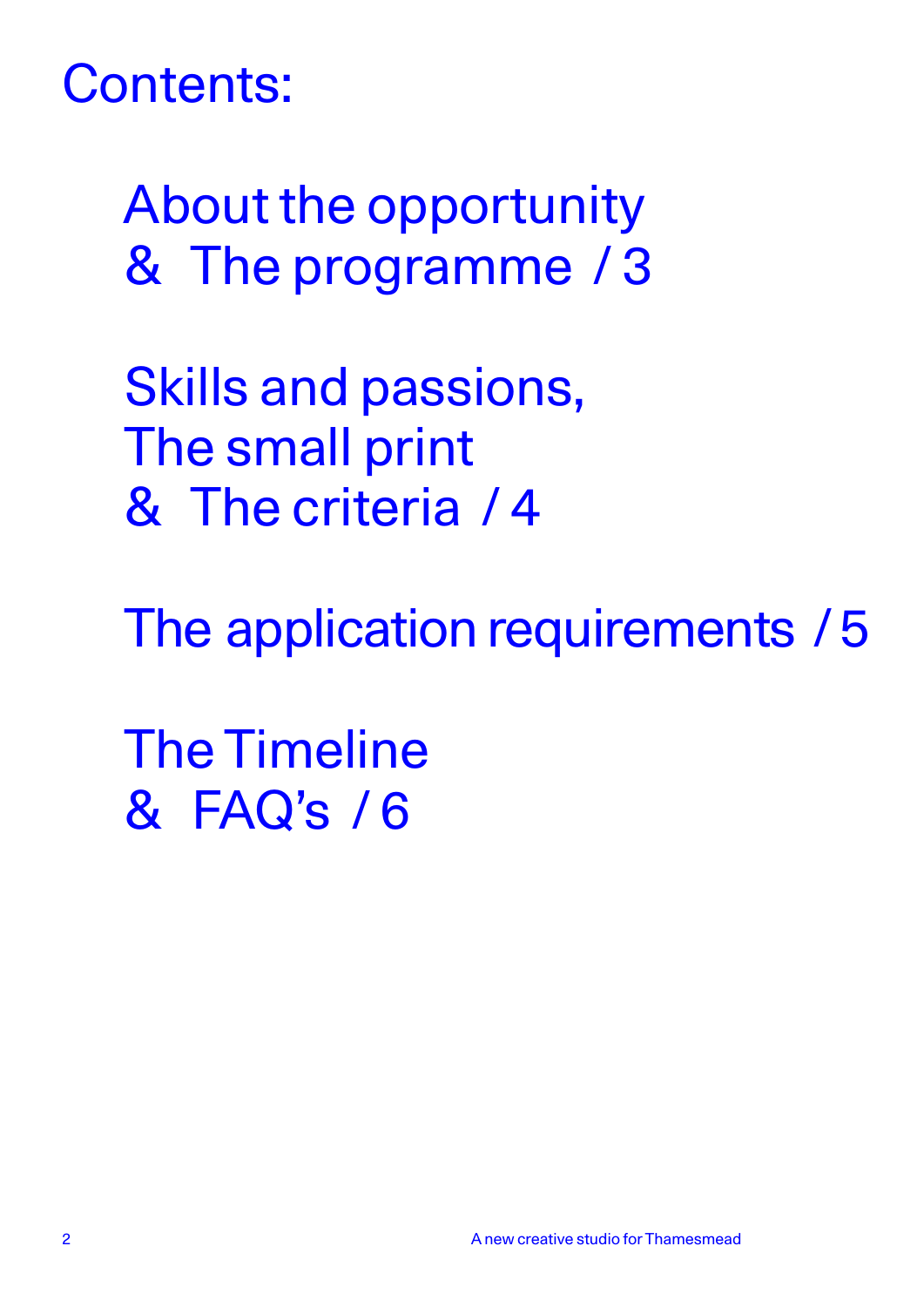# 'We want to build a new creative studio, with the young ambitious people of Thamesmead, at the very heart of it.'

#### About the opportunity: A new creative studio for **Thamesmead**

We want to build a new creative studio, with the young ambitious people of Thamesmead, at the very heart of it. We're looking for 5 co-founders for this new studio clear communicators with a big passion for creativity, art, community & design, & most importantly with a hunger to help show how these things can positively impact Thamesmead.

The successful 5 candidates will join a new team that has responsibility for commissioning Thamesmead's first piece of public art. This long term, paid work experience opportunity starts in September, with a series of workshops & mentoring opportunities that will get you ready to lead the commissioning process for the new artwork, which will be unveiled in the summer of 2022.

This opportunity is ideal for someone who works freelance, or someone who is studying, as it is not a full-time position. We want to hear from people aged 18-29 who live in Thamesmead.

As a co-founder, you'll learn on the job project management skills, from curating artwork to budgeting, and time management. You'll also have the chance to help decide the future of the creative studio. We want this opportunity to turn into something that has a long term impact on Thamesmead as a place to live & work, & we think you'll be in a position in 2022 to take it forward. This is ambitious & exciting work, fit for these challenging times, with a focus on disrupting the way the creative sector adds value to London's communities moving forward.

#### The programme, what to expect?

So what will your time with us look like? You will spend 4 hours a week working on this project; 2 hours learning as a team, and 2 hours working independently. Running from September '21 - March '22 + 2 weeks in Summer 2022, the project will build gradually, getting you to a point where, as a team, you're ready to commission a creative practitioner to make new artwork for Thamesmead.

Through this process, you'll be working collaboratively throughout,and will learn a range of project management skills;

- Research approaches and engaging with the community
- Writing an artwork commission brief
- Pitching and presenting a project at different stages
- Managing a budget effectively
- Planning for production
- Executing a project on time

Throughout the process, you'll meet a range of established practitioners who will inspire and mentor you through the process. We're interested in what you think about the idea of a new creative studio for Thamesmead, so that will be a key topic of conversation too as we move into 2022.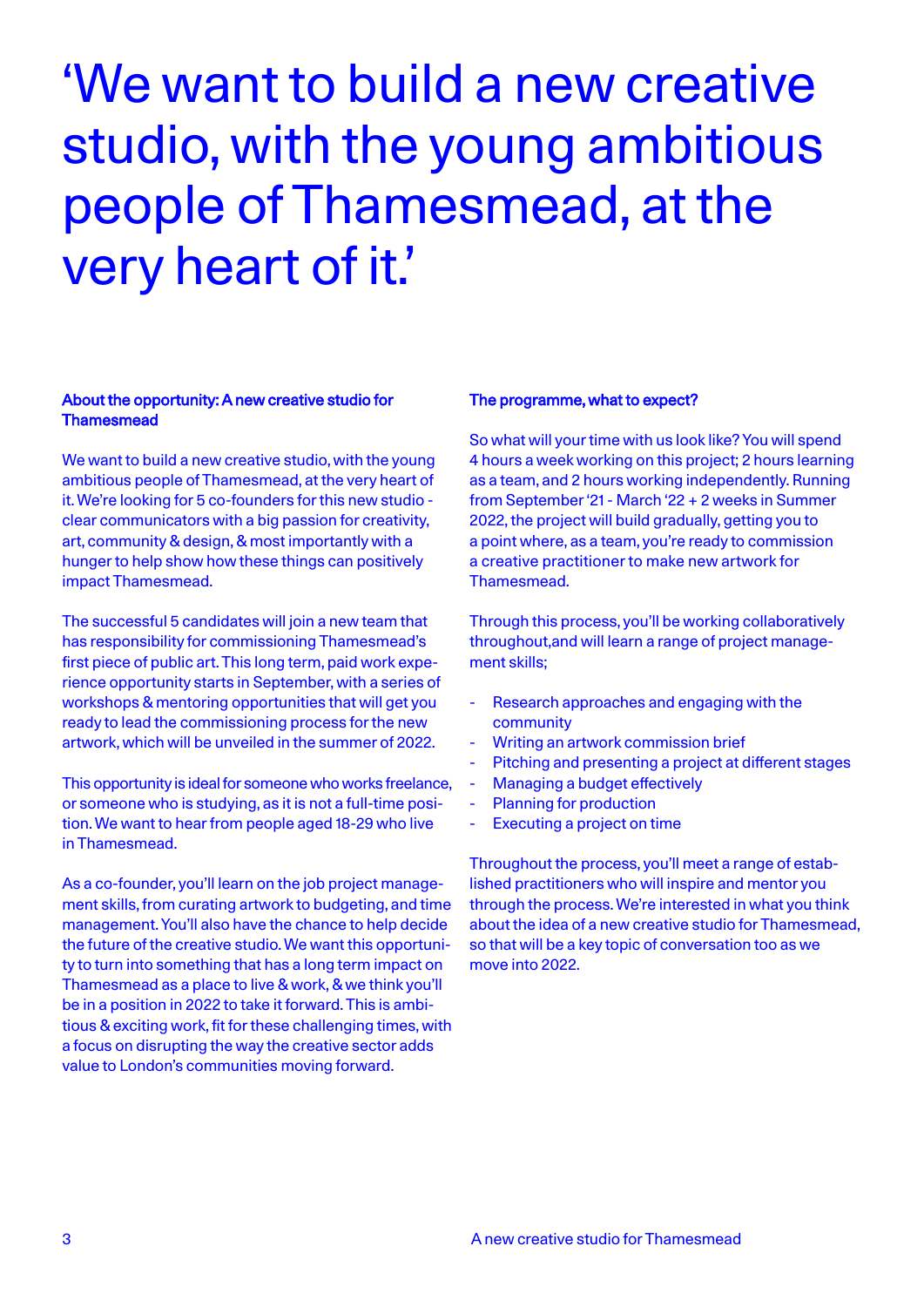# Skills & Passions:

You might see skills below that you've got in your locker. If so - we'd love to hear from you. And if you've got skills we haven't listed below, we definitely want to hear from you! There are no rules for the makeup of this new studio - the key ingredients are commitment & passion for Thamesmead, and for culture generally;

Graphic Design, Creative Production, Curation Project Management, Cultural producer, Creative Marketing, Social Media & Digital Marketing, Content Creator, Creative Writing Spatial Design, Arts Administration, Strategic Planning, Creative Enterprise.

#### Small Print:

Below is an outline of what the commitment is, with some dates, & detail on the financial incentive too. We're really happy to chat about any of this too, ahead of you applying - again, if you have any concerns around accessibility or specific working requirements, sign up for a 15-minute chat here.

Start Date; W/C 20th September

Time Commitment Overall; September '21 - March '22 + 2 weeks in Summer 2022 (June/July)

Weekly breakdown; 4 hours/weekly studio sessions (2 hours with the Public Art Team, 2 hours self-led working)

Payment; 2.5k total fee (All travel expenses to organised group visits which take place outside of Thamesmead will be covered in addition to this fee).

Your Employment Status; Self-employed, paid as a freelancer by Studio Danmole

Apply by August 19th 2021.

# The criteria:

If you are considering applying for this opportunity, ensure that you meet some of the requirements below.

- You must be living or working in Thamesmead, within the following postcodes: SE28, SE2, DA18, DA17
- No experience is required for the opportunity, but we would suggest that anyone with more than 5 years of professional experience working in the arts, culture, or the creative industries may not be suitable for this opportunity.
- You have the capacity to allocate a minimum of 4 hours a week to the role.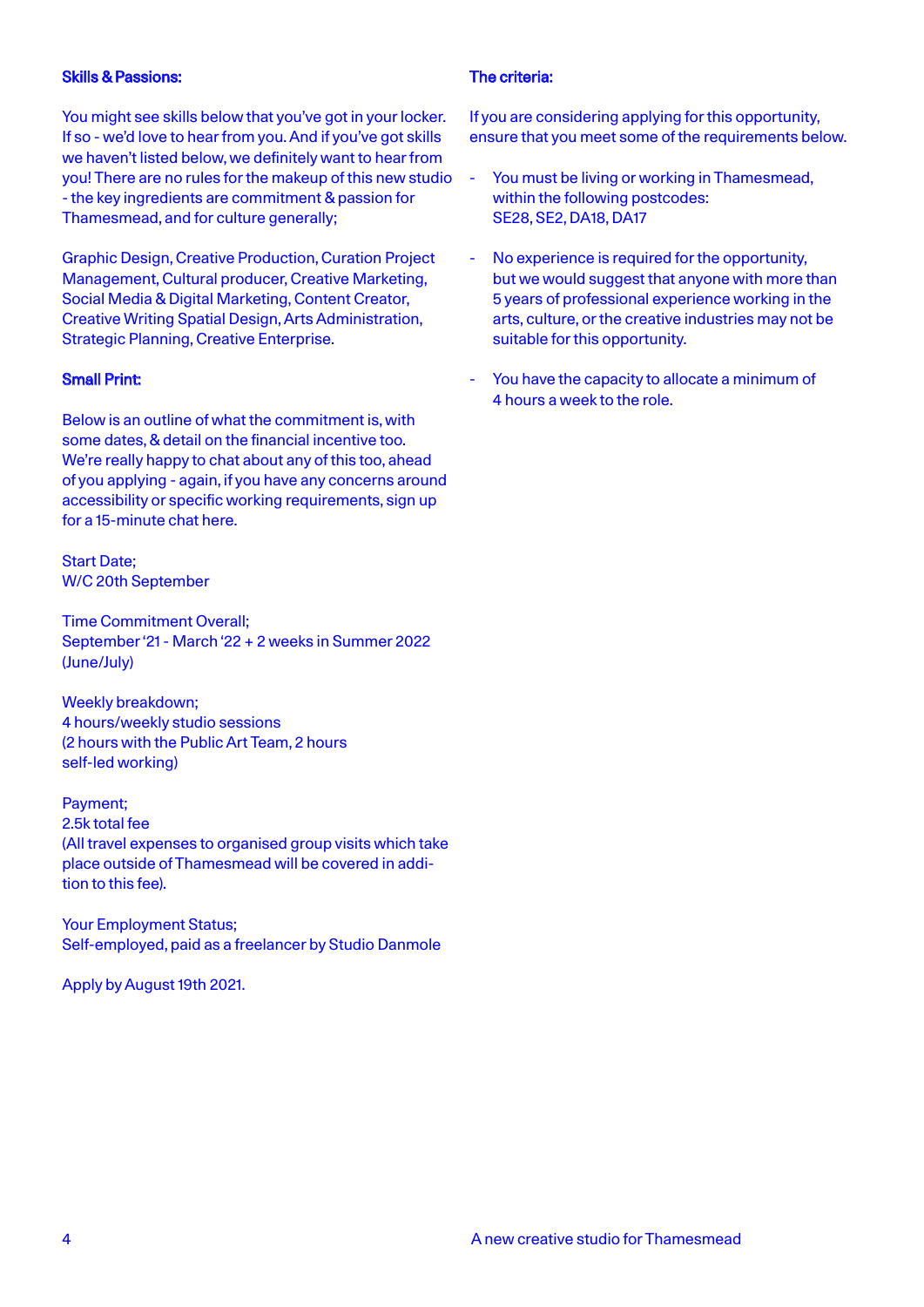## The application requirements:

We want you to bring this application to life, in a way that really makes it clear to us why you'd love to help us set up this creative studio.

Your application will be completed via Typeform. As part of the Typeform, there are some attachments you're required to include with the application. We've outlined those additional parts separately below to make them clear;

# Part 1 - 'No Ordinary CV'

We're really interested to know what you've done so far, & what you're up to at the moment too, with a particular focus on collaboration. Use the one page wisely. Don't just share your usual CV - on a single page tell us something about you & about why this opportunity is right for you.

This could feature images, photos or artwork if you like, but it can also be a regular written record of your journey so far - the key here is you sharing relevant information for this opportunity. And if you don't have a CV yet, or a document like it - this is a great place to start! Go for it!

Think of projects you've played a part in that you're proud of; volunteering experience at a community level that felt good; any work or play that shows your ability & passion for working as part of a team; & any experience of learning that you've really enjoyed too. Remember, one page only, so choose carefully and send it to us as a digital PDF.

# Part 2 - 'You & THM'

We want to hear how you feel about Thamesmead. This is a chance to give us an honest flavour of how you feel about where you live. Getting involved with this project is less about experience & more about passion - so dial up the opinions here & make it clear to us why you care.

Part 2 can come in any form you want, we just need it to be new & original work for this particular application. We've included some inspiration below;

- A video exploring a passion of yours inspired by Thamesmead (2 mins max)
- *or*
- An artwork of yours that tells us something about you, your feelings about Thamesmead, & your ambition for being involved with this project.

*or*

- Some reflective writing about this opportunity, & why you're right for it (300 words max)

*or*

- A piece of original creative writing that speaks about this opportunity & Thamesmead (300 words max)

*or*

- A set of 5 social posts that would work for Instagram / Twitter that shine an interesting light on Thamesmead in innovative ways.

*or*

- Share some history or some lesser-known facts about Thamesmead, with a creative response to them that brings them to life.

Any creative response to this opportunity is welcome, & we're very happy to discuss your ideas before you go for it. Book a 15-minute chat [here](http://calendly.com/tmsouthmere), to discuss any element of the project, from roles and responsibilities to how to submit your 'You & THM' file.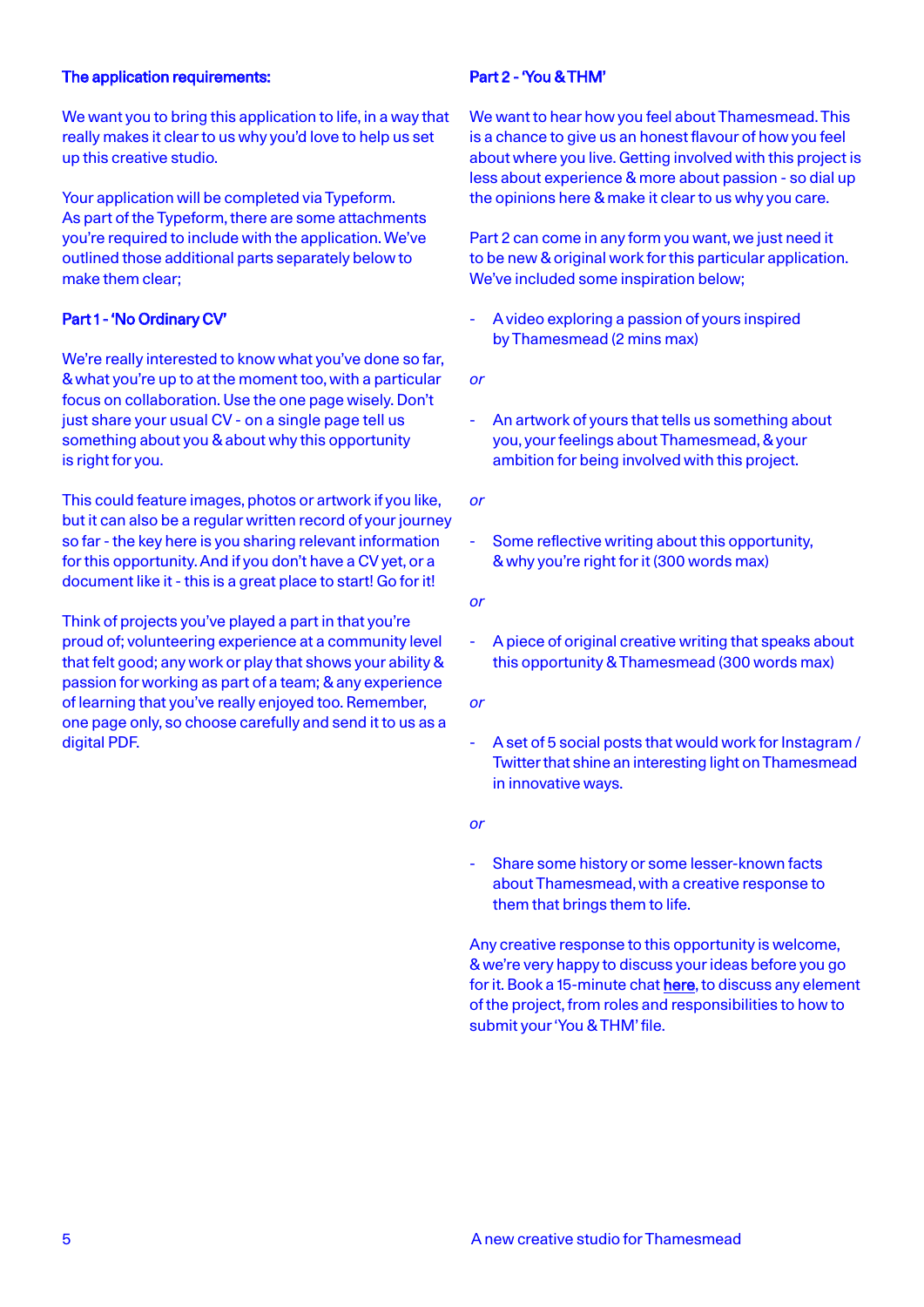# **Timeline**

Deadline for submissions: 19th August 2021

Applicant's selected for the interview stage notified: 25th August 2021

Interviews take place: 31 August and 1st September 2021

Final co-founders selected & notified: 3rd September 2021

1st Studio session: WC / 20th September

# [Apply now](https://qltl55r07bn.typeform.com/to/tlSwRvmM)

# FAQ's

## 1. How long does this Job last?

The role will require weekly participation up until March, with around an additional 2 weeks of commitment in June/July 2022.

# 2. What day and time of the week will studio sessions take place?

We have decided not to fix this day and time until we have chosen the founding cohort of the creative studio, so that we select a time that everyone can commit to.

## 3. Do we need a laptop?

You will need access to a laptop or computer to carry out tasks related to this role, however, if you do not own one, do not let this stop you from applying. All we ask is that you let us know during the application stage on question 14 in 'Anything else you would like to add'.

# 4. How do you define Thamesmead residents? Who is ruled in or out?

Anyone living or working in the following postcodes may apply for this opportunity: SE28, SE2, DA18, DA17.

## 5. What would those 4 hours involve each week?

2 hours of your time will be spent working as a team with guest mentors. The other two hours will be spent completing assigned tasks and can be done in your own time.

## 6. Can I do this work alongside other projects?

Yes, you can, but it is important you have enough capacity to attend all studio sessions and complete all self-led work.

## 7. I work full time, can I still apply?

Yes, you can, again ensure you have the capacity to handle both workloads.

#### 8. Can I work 100% remotely?

Unfortunately, not all tasks delivered as part of this role can be executed remotely and will need you to be present for some studio sessions.

#### 9. Can we apply as a duo or collective?

No, this opportunity is designed specifically for individuals.

# 10. I have no experience with public art projects. Is this for me?

You do not need to have any prior experience for this role, the main focus of your time will be spent with the Public art team who will provide you with the necessary training required.

## 11. Will interviews take place online or in-person?

Currently, we are planning for interviews to take place in person, however, we may have to adapt our plans in accordance with Government guidelines at the time.

#### 12. When will I hear if I am successful?

All applicants will be notified if they have made it through to the interview stage by the 25th of August.

### 14. How will payment for this project work, and what is the payment schedule?

You will be paid in three instalments, directly into your bank account. Once in September 2021, January 2022 and July 2022.

# 15. I currently claim benefits. If I'm successful, how would taking on this opportunity affect this?

It is important you inform Universal Credit about any earnings made whilst you are claiming. It is also important you communicate your self-employed earnings to HMRC. Support will be provided if required to help you sign up for self assessment.